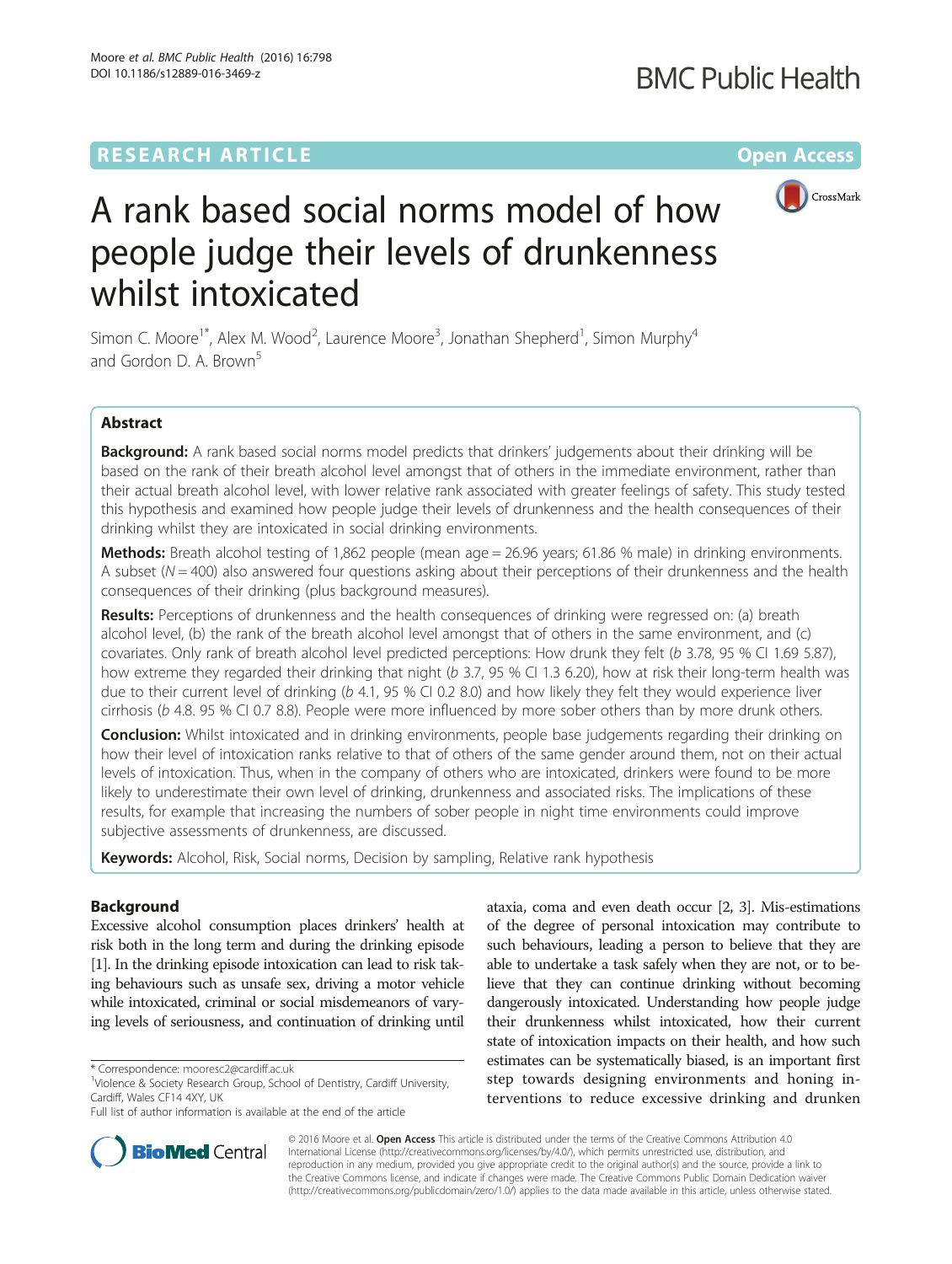mis-behaviour. However, whilst much research has focused on how people evaluate the heaviness of their drinking (e.g., [\[4](#page-7-0)–[7\]](#page-7-0)), this research is normally conducted with participants whilst they are sober, and little is known about how people evaluate their drunkenness whilst actually under the influence of alcohol and in a drinking environment. The importance of this becomes greater where there are concentrations of drinkers, a phenomenon which has increased in UK cities that have been focal points for concentrated development of the night time environment, leading to a high density of licensed premises.

Whilst intoxicated, people might be assumed to judge their levels of drunkenness based solely on how much they have actually drunk. This intuitive "actual intoxication" approach is perhaps a partial motivation for calls to increase the availability of information on the amount of alcohol consumed, for example through mandatory labeling of bottles with alcohol units [\[8](#page-7-0)].

We propose in contrast a rank based social norms model, which we test in a sample of intoxicated individuals through modeling the relationship between people's objective drunkenness (based on breath alcohol concentration, BrAC, measured using an alcometer) and their ratings of their drunkenness, as well as the relationship between their BrAC and the attitudes they held at that moment about the health consequences of their drinking. Specifically we hypothesize that when drinking alcohol amongst others people's perception of their own level of drunkenness is influenced by the perception of their level of inebriation relative to others in their immediate vicinity. Our focus is on social drinking and we make no reference to alcohol consumption that occurs in isolation. The "actual intoxication" approach neglects existing social norms research which indicates that - at least whilst individuals are sober - people are highly influenced by their perceptions of how their levels of drinking compare to those of others within their reference groups (e.g., [[4](#page-7-0)–[7](#page-7-0)]). Whilst this conclusion has been established for sober individuals, the same may not hold for real world settings (i.e., for intoxicated individuals in drinking environments).

First, it is not clear whether drinkers compare their levels of intoxication to the actual levels of intoxication of those in the same drinking environment, or to their incorrect beliefs about the levels of intoxication of others. Generally, social norms research has shown that people have an inaccurate impression of how much others drink - possibly being motivated by a desire to selfenhance through seeing themselves as relative lower drinkers - and that it is this inaccurate impression that affects judgements of the heaviness of actual drinking [[4, 7](#page-7-0)]. However such research, conducted with sober participants in non-drinking environments requires participants to rely on memory to make comparisons, and this involvement of memory may lead to biased judgements about personal

drinking [\[9](#page-7-0)]. In contrast, people can actually observe the intoxication levels of others whilst in drinking environments [\[10\]](#page-7-0), providing opportunities for people to be more influenced by the actual rather than remembered states of others. The physical presence of others may reduce the biasing effect of memory.

Second, it is also not clear whether: (a) comparisons to others would bias the basic relationship between objective and subjective drunkenness (such that subjective drunkenness would be predicted by both objective drunkenness and social comparisons), or (b) the relationship between objective and subjective drunkenness is wholly based on comparisons to others (such that when statistically controlling for social comparisons there would no longer be a relationship between objective and subjective drunkenness).

Third, the cognitive mechanisms through which people compare their level of drinking to that of others are not known. In making specific predictions for this study, we were guided by independent research from psychophysics which focuses on how people judge the magnitude of stimuli (see [[11](#page-7-0)]). Such research is directly relevant as it concerns how people make subjective judgements (here, drunkenness) based on objective magnitudes (here, objective intoxication). Historically, such research has followed a path of initially assuming that people are influenced by the actual magnitude of the stimuli (here, actual intoxication, see [\[12](#page-7-0)]), subsequently assuming people are influenced by how a stimulus differs from some measure of central tendency (here, for example, how one's intoxication differs from the average intoxication within the environment, [[13](#page-7-0)]), and finally showing that people are only sensitive to how a stimuli ranks within the environment (here, how one's drinking ranks within the immediate environment, see [[11](#page-7-0)]). The rank hypothesis has been supported in a variety of other psychophysiological [\[14](#page-7-0)–[16](#page-7-0)] and social [\[17](#page-7-0)–[21](#page-7-0)] domains. Such a perspective raises the possibility that individuals in drinking environments may base the estimates of the heaviness of their drinking wholly on how their level of intoxication ranks relative to that of others (rather than rank based comparisons providing an additive bias). Showing that common mechanisms apply in different areas furthers the development of a more unified and integrated psychology [[22](#page-7-0)] where the same cognitive mechanisms are shown to operate across multiple domains.

Fourth, if people do compare themselves to others, it is not clear whether their judgements of their own intoxication would be equally, more, or less influenced by people who drink more than they do relative to those who drink less. The alcohol and social norms literature suggests that sober people have a tendency to over-estimate how much others drink, this effect being consistent with a selfenhancement bias motivated by a desire to see one's consumption as relatively lower (e.g., [[4](#page-7-0), [7\]](#page-7-0)). This might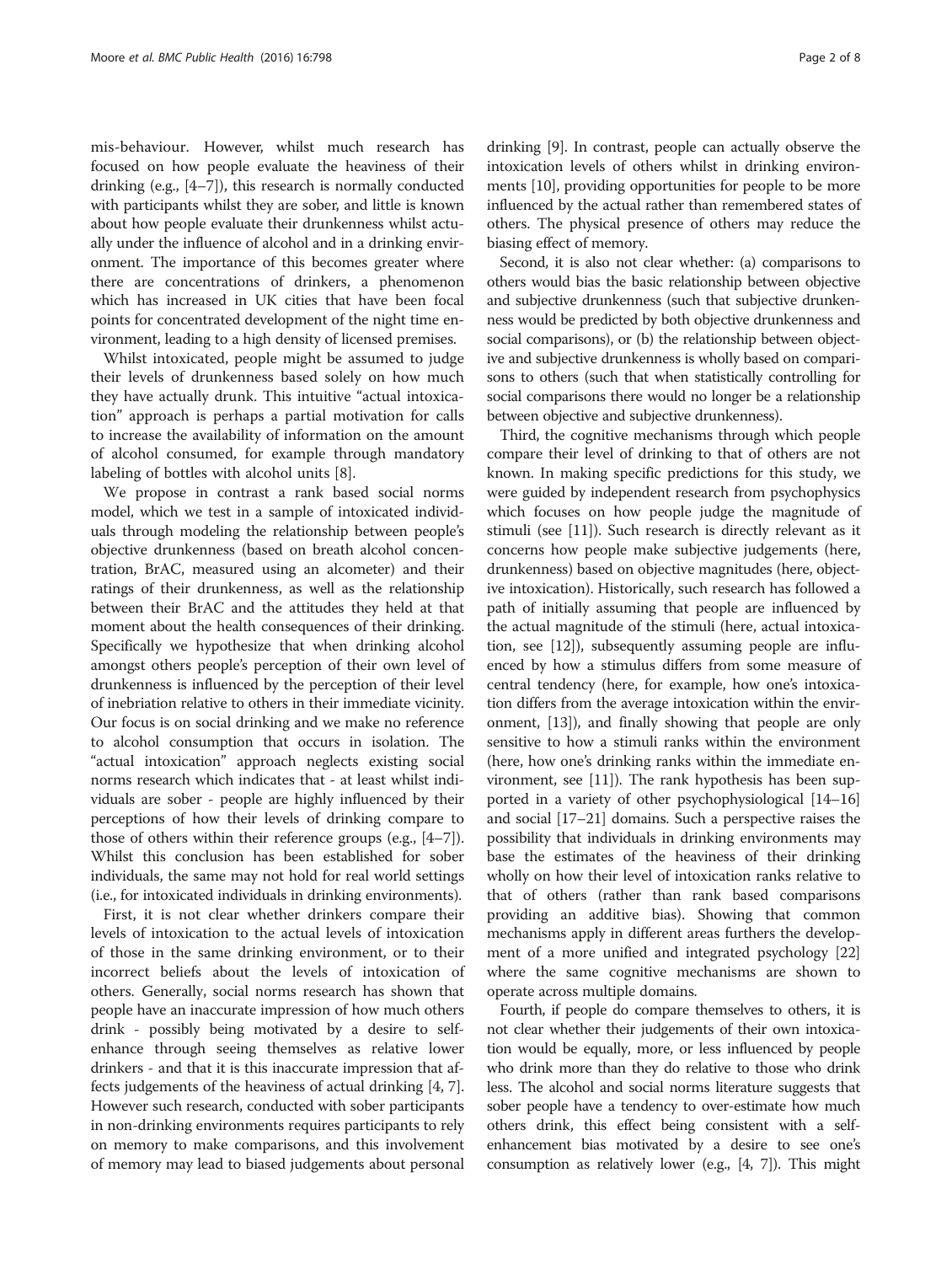suggest that people would be more influenced by those who drink more than they do themselves. However, it is again not clear that findings based on sober individuals in classroom or home settings would generalize straightforwardly to intoxicated individuals in real world environments. In such real world settings more sober people may be more salient, leading to a greater relative comparison to those who have drunk less. It is also not clear which comparisons a self-enhancement bias may predispose; when sober people focus on general alcohol consumption it may seem preferable to drink less, whereas whilst in a "party" mood and intoxicated in a drinking environment it may seem preferable to drink relatively more. Thus the very selfenhancement biases that predispose comparisons to heavier drinking people in sober environments may predispose comparisons to lower level drinkers in real world ones.

In this study we examine for the first time how people judge their drunkenness and the health consequences of their drinking whilst they are intoxicated in social drinking environments. The focus on health was motivated by recent calls for more social norms research to focus on perceptions of the health consequences of personal levels of drinking in addition to simply perceptions of the heaviness of drinking [\[9, 23](#page-7-0)]. Based on previous social norms research we hypothesize that such judgements will be influenced by how the individual compares themselves to others. As such others are salient in this environment we further hypothesize that people will be influenced by how the individual's intoxication ranks amongst the actual levels of intoxication of others in the environment. Finally, based on independent research from cognitive science [[11](#page-7-0), [12\]](#page-7-0), we hypothesize that judgements will be wholly based on how the individual's intoxication compares to others in the environment, and that these comparisons will be rank based, arising from the same cognitive mechanisms used to judge psychophysical stimuli. We have developed no specific hypothesis as to whether people will be more influenced by those who are more or less intoxicated and leave this test as exploratory.

## Method

#### Participants and procedure

This research was a component of a larger twenty-four month study [[24](#page-7-0)], twelve months of which involved a large scale street survey. The data collection reported here was undertaken in busy night time environments characterised by a high density of premises licensed for the on-site sale and consumption of alcohol. Full project details and instrument validation are published elsewhere [[10](#page-7-0), [24](#page-7-0), [25\]](#page-7-0). The study was scrutinised and approved by the Cardiff Dental School Research Ethics Committee. The survey involved two pairs of surveyors who approached every seventh individual walking past designated sampling landmarks (central locations through which a high volume of pedestrians would pass). We estimate the median group size was four [\[26\]](#page-7-0) and therefore selection of every seventh individual would mean we were less likely to consecutively select individuals from the same social group. Individuals were approached and asked to participate. Those who consented breathed into alcometers, calibrated to  $\pm 3$  μg alcohol/100 ml breath, which recorded respondents' objective BrAC. Participants were also asked what time they began drinking alcohol that evening (from which session duration was derived), and completed the Fast Alcohol Screening Test (FAST) which is used to assess respondents' historical levels of risky alcohol consumption [\[27](#page-7-0)]. The sampling strategy attempted to ensure that a representative sample was approached and all those approached were deemed eligible to participate unless they were at work (e.g. police officers). Surveys were typically conducted between 8 pm and 3 am on Friday and Saturday evenings. Verbal consent to participate was requested from each participant and all study participants were told that they could stop participating at any time. In total, alcometer reading, gender, and location information were recorded for 1,862 people across four locations (63.2 % were male, consistent with the gender composition of the areas sampled [[28](#page-7-0)]). These participants were part of the wider study programme. In addition, 669 participants were invited to answer additional questions specifically for the current study. Five hundred and thirty four participants (80 %) consented to participate and 477 completed the key four questions (set out below). There were no significant differences in BrAC between those who responded to all four questions and those who completed three or fewer  $(t)$ < 0.1). Of these 477 participants, 39 did not provide gender information and 38 did not answer the covariation questions (e.g., FAST test, time starting drinking etc.). This left a usable study sample of 400 participants who completed all relevant measures (representing a 60 % response rate from those asked to participate).

Four questions were administered to assess perceived drunkenness and potential health risks of the current levels of drinking; (1) drunkenness ("how drunk are you right now, on a 1 (totally sober) to 10 (completely drunk) scale?"), (2) extreme drinking ("how extreme has your drinking been tonight, on a 1 (not at all) to 10 (completely extreme) scale?"), (3) risk to long-term health ("if you drank as much as you have tonight every week how likely is it that you will damage your health in the next 15 years, on a 1 (definitely will not) to 10 (definitely will) scale?"), and (4) risk of liver cirrhosis ("if you drank as much as you have tonight every week how likely is it that you will get cirrhosis of the liver in the next 15 years, on a 1 (definitely will not) to 10 (definitely will) scale?" . The key question used to test the theory was the first, with the second used to replicate the finding with alternate wording that stressed personal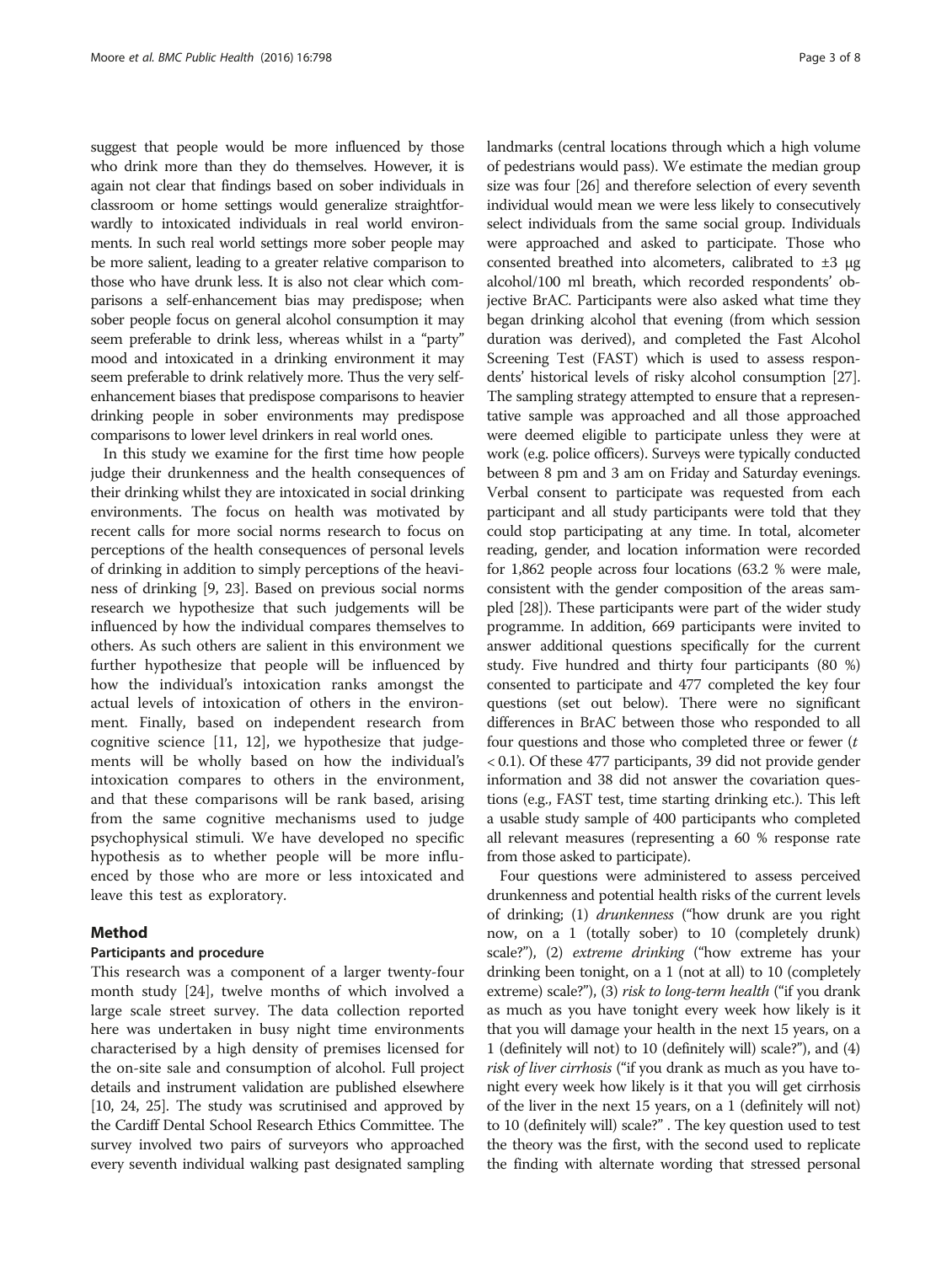<span id="page-3-0"></span>drunkenness as a function of that respondent's history of alcohol use. The third question assessed the subsidiary question of how people judge the long term health risks associated with their drinking whilst intoxicated, supported by the fourth which aimed to show that the same results can apply to assessment of risk on a specific as well as a general health evaluation.

The study therefore made use of two sets of data. All those from whom BrAC was recorded were used in the ranking process. A subset of these participants also completed the risk judgement questions and it was their responses that were used to test hypotheses on the relationship between rank (relative to the larger pool of respondents) and judgements. Finally, our hypotheses were specific to drinkers in the drinking environment. Therefore respondents who yielded a BrAC of 0 μg/ 100 ml were not eligible for inclusion in the rankjudgement analyses, although they were included in the larger pool from which rank was determined as they were present in the same environment.

All aspects of the research presented here were scrutinised and approved by the Medical and Dental Research Ethics Committee, Cardiff University prior to data collection.

#### Analytic strategy

We tested whether participants' judgements were predicted by BrAC rank within a reference group using established statistical procedures developed for this purpose elsewhere [[9](#page-7-0), [29\]](#page-7-0). Using the whole sample of 1,862 people, we first created eight reference groups based on all combinations of gender and the four locations, on the assumption that these are the people with whom participants would compare. We included gender in the definition of reference group given the considerable differences in drinking style by gender [\[30\]](#page-7-0). On average, the reference group size was 231.75 respondents (min = 142, max = 343). For each person within our study group  $(N = 400)$ , we next calculated a new variable for each individual representing the rank of an individual's BrAC within the reference group through the formula;

$$
R_i = \frac{(i-1)}{\frac{(n-1)}{(n-1)}} \quad (1)
$$

where the number of respondents who yielded a BrAC lower than that of the individual  $(i - 1)$  was compared with the total number of people within that individual's reference group  $(n - 1)$  to provide a relative rank score  $(R_i)$  normalised between 0 and 1. The primary test, conducted separately for each of the four outcome questions, involved simultaneously regressing outcome on both BrAC and rank BrAC, including covariates. These covariates critically included how the person's intoxication differed from the average intoxication of

those around them, in order to rule out this rival explanation of how relative comparisons are made. Only rank BrAC was hypothesised to predict each outcome.

## Control variables

Several variables (which may have had a confounding effect) were assessed for use as covariates in a planned sensitivity analysis. Session duration might have an independent effect with those who had been drinking longest over-estimating the effects of alcohol through fatigue. Also included was the time of survey which was reduced to before and after 11 pm, a time that denotes a transition from drinking in regular pubs to nightclubs and so distinguishes between early evening and late night drinkers. Finally, FAST scores, which indicate patterns of risky drinking [[27](#page-7-0), [31\]](#page-7-0), were included as these capture drinkers' historical levels of harmful drinking.

#### Results

Descriptive data of participants' responses on all measures are presented in Table 1. Figure [1](#page-4-0) is a histogram of all respondents' BrACs by gender, excluding those who did not yield a positive BrAC. BrAC was normally distributed for those who recorded a positive BrAC score, and ranged from less than 19  $\mu$ g/100 ml breath to >100  $\mu$ g. The average participant had drinking levels in excess of standard UK and US drink driving limits (35 μg/100 ml), with 10 % of the most intoxicated drinkers surveyed yielding an average BrAC of 106.4 μg/100 ml ( $n = 183$ ). On average, participants saw themselves as moderately drunk and moderately at risk (scoring 4.5 to 6.4 on the 10 point scale). Men (mean  $BrAC = 52.3 \mu g/100 \text{ ml}, SD = 30.0$ ) yielded higher alcometer scores than women (mean BrAC  $= 43.0 \text{ \mu g}/100 \text{ \text{ ml}}, \text{ } SD = 27.8; t = 6.64, p < 0.001$ , and a one-way ANOVA yielded a significant main effect of location on BrAC  $(F(1, 1, 860) = 44.0, p < 0.001)$ . These differences by gender and location indicate that there was sufficient variation between the reference groups for rank

| <b>Table 1</b> Descriptive statistics of study variables for those |  |
|--------------------------------------------------------------------|--|
| included in the analyses on judgement ( $N = 400$ )                |  |

| Variable                        | Proportion or Mean | <b>SD</b> |
|---------------------------------|--------------------|-----------|
| Perceived drunkenness           | 4.48               | 1.98      |
| Extreme drinking                | 4.53               | 2.26      |
| Long-term health                | 6.40               | 3.21      |
| Liver cirrhosis                 | 6.17               | 3.32      |
| BrAC (µg alcohol/100 ml breath) | 47.31              | 27.71     |
| Session duration (hours)        | 5.36               | 3.62      |
| Proportion surveyed after 11 pm | 0.60               |           |
| Proportion male                 | 0.64               |           |
| <b>FAST</b>                     | 6.18               | 3.49      |
| Age (years)                     | 26.28              | 8.78      |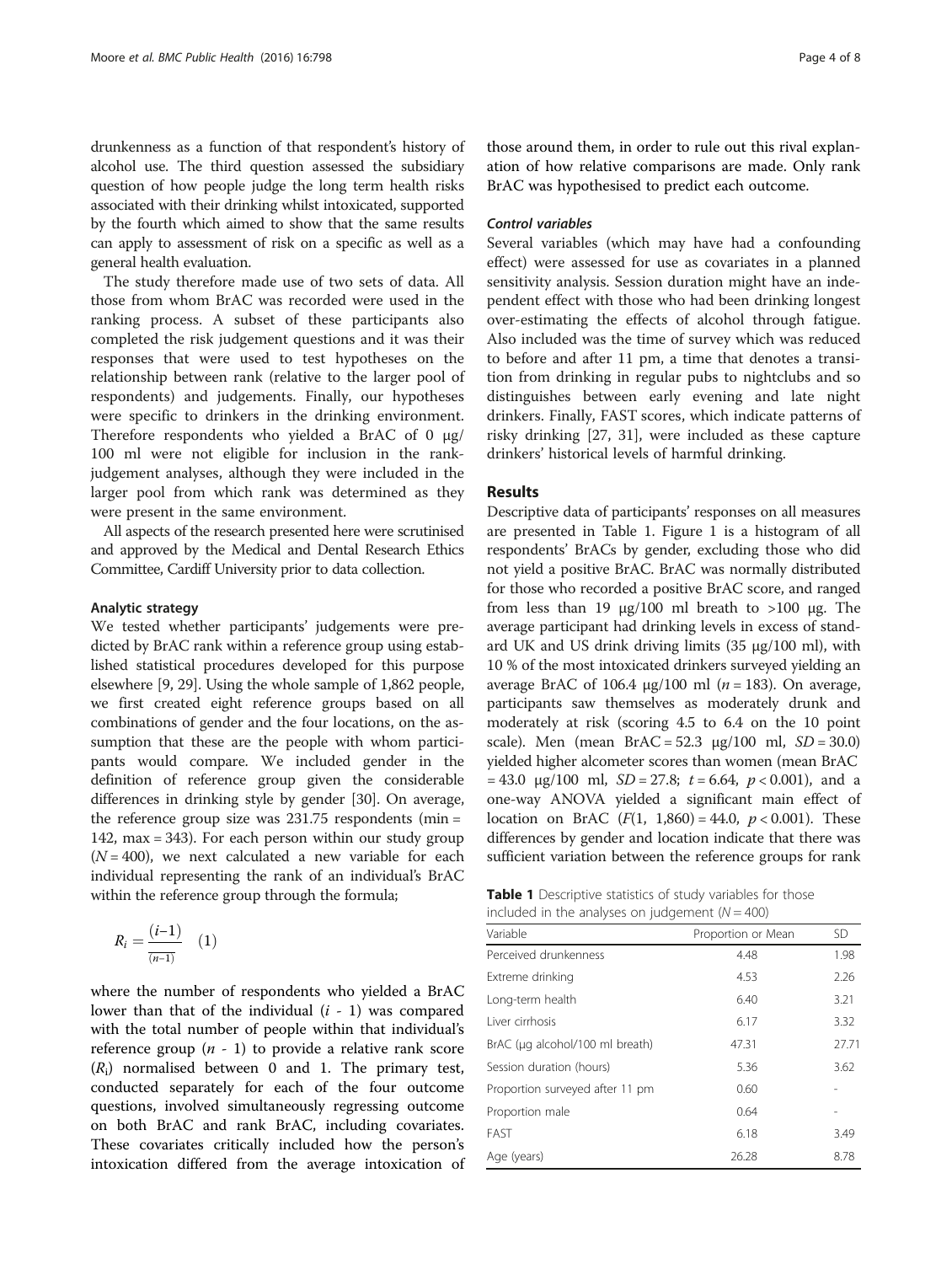<span id="page-4-0"></span>

BrAC and BrAC to provide meaningfully different measures. There was an association between rank BrAC and BrAC ( $\rho = 0.95$ ,  $p < 0.001$ ). We therefore used the variance inflation factor (VIF) to assess collinearity between the explanatory variables BrAC and  $R_i$ . The VIF<sub>i</sub> is given by  $(1 - R_i^2)$ -1 where  $R_i^2$  is the  $R^2$  from regressing the ith independent variable on all other independent variables. The VIF shows how much the variance of the coefficient estimate is being inflated by multicollinearity. A VIF<sub>i</sub> >10 indicates harmful collinearity [[32](#page-7-0)]. In this case a VIF of 7.71 was observed.

Regression models were used to test hypotheses (see Table 2), with separate models for perceived drunkenness, extreme drinking, general health risks, and risk of cirrhosis of the liver. Model 1 shows that when the perceptions were regressed only on BrAC, there was a robust positive association in each. Those who were more intoxicated believed their health was at greater risk. Model 2 similarly shows that when the perceptions were regressed only on the rank of BrAC, there was again a positive association. Those who were ranked more highly in terms of intoxication believed their health was at greater risk. Model 1 explained less variance for all outcome measures than

Table 2 Results of the Multiple Regressions Predicting Perceptions of Drunkenness and Attendant Health Risks from BrAC, rank BrAC, and covariates

| Model          | Predictor       | Perceived Drunkenness |        |                | Extreme Drinking |        | Long-term Health |              |         | Liver Cirrhosis |              |        |               |
|----------------|-----------------|-----------------------|--------|----------------|------------------|--------|------------------|--------------|---------|-----------------|--------------|--------|---------------|
|                |                 | b                     | ß      | $±95%$ CI (b)  | b                | ß      | $±95%$ CI (b)    | b            | β       | $±95%$ CI(b)    | b            | β      | ±95 % CI (b)  |
|                | Intercept       | $2.93***$             |        | 2.61, 3.25     | $3.29***$        |        | 2.91, 3.67       | $5.03***$    |         | 4.46, 5.60      | $4.84***$    |        | 4.25, 5.44    |
|                | <b>BrAC</b>     | $0.03***$             | .45    | 0.03, 0.04     | $0.03***$        | .32    | 0.02, 0.03       | $0.03***$    | .23     | 0.02, 0.07      | $0.03***$    | .23    | 0.02, 0.04    |
|                | $R^2 = 0.20$    |                       |        |                | $R^2 = 0.10$     |        |                  | $R^2 = 0.05$ |         |                 | $R^2 = 0.05$ |        |               |
| $\overline{2}$ | Intercept       | $2.78***$             |        | 2.45, 3.11     | $3.14***$        |        | 2.75, 3.53       | $4.76***$    |         | 4.18, 5.32      | $4.49***$    |        | 3.88, 5.09    |
|                | $R_i$           | $3.42***$             | .47    | 2.83, 4.01     | $2.77***$        | .34    | 2.07, 3.47       | $3.19***$    | .28     | 2.14, 4.25      | $3.38***$    | .28    | 2.27, 4.49    |
|                | $R^2 = 0.22$    |                       |        |                | $R^2 = 0.12$     |        |                  | $R^2 = 0.08$ |         |                 | $R^2 = 0.08$ |        |               |
| 3              | Intercept       | $1.68*$               |        | 0.26, 3.11     | $1.95*$          |        | 0.26, 3.65       | 5.59***      |         | 3.03, 8.14      | $5.82***$    |        | 3.16, 8.48    |
|                | <b>BrAC</b>     | $-0.01$               | $-.07$ | $-0.03, 0.02$  | $-0.01$          | $-.14$ | $-0.04, 0.01$    | $-0.01$      | $-.10$  | $-0.05, 0.03$   | $-0.02$      | $-.13$ | $-0.06, 0.03$ |
|                | $R_i$           | $3.90***$             | .54    | 1.81, 5.00     | $3.79**$         | .47    | 1.31, 6.26       | $4.27*$      | .37     | 0.35, 8.18      | 4.89*        | .41    | 0.83, 8.96    |
|                | Group Mean      | 0.02                  | .09    | $-0.01, 0.05$  | 0.03             | .09    | $-0.01, 0.06$    | $-0.01$      | $-0.04$ | $-0.07, 0.04$   | $-0.03$      | $-.07$ | $-0.08, 0.03$ |
|                | $R^2 = 0.23$    |                       |        |                | $R^2 = 0.12$     |        |                  | $R^2 = 0.08$ |         |                 | $R^2 = 0.09$ |        |               |
| $\overline{4}$ | Intercept       | 0.87                  |        | $-0.73, 2.48$  | 0.91             |        | $-1.00, 2.82$    | $3.71*$      |         | 0.83, 6.59      | $3.39*$      |        | 0.40, 6.37    |
|                | <b>BrAC</b>     | $-0.01$               | $-.11$ | $-0.03, 0.01$  | $-0.02$          | $-.22$ | $-0.04, 0.01$    | $-0.02$      | $-.17$  | $-0.06, 0.02$   | $-0.03$      | $-.21$ | $-0.07, 0.02$ |
|                | $R_i$           | $3.78***$             | .52    | 1.69, 5.87     | $3.73**$         | .46    | 1.25, 6.20       | $4.07*$      | .35     | 0.18, 7.96      | $4.75*$      | .40    | 0.73, 8.77    |
|                | Group Mean      | 0.03                  | .13    | $-0.001, 0.07$ | 0.03             | .12    | $-0.01, 0.07$    | $-0.02$      | $-.05$  | $-0.08, 0.04$   | $-0.02$      | $-06$  | $-0.08, 0.04$ |
|                | <b>Duration</b> | $0.09***$             | .15    | 0.04, 0.14     | $0.09**$         | .14    | 0.03, 0.15       | $0.09*$      | .10     | 0.001, 0.18     | 0.03         | .03    | $-0.06, 0.12$ |
|                | After 11 pm     | 0.30                  | .07    | $-0.05, 0.65$  | 0.28             | .06    | $-0.14, 0.70$    | 0.44         | .07     | $-0.19, 1.06$   | 0.64         | .09    | $-0.01, 1.29$ |
|                | Male            | $-0.24$               | $-.06$ | $-0.66, 0.18$  | $-0.20$          | $-.04$ | $-0.70, 0.30$    | 0.04         | .01     | $-0.70, 0.78$   | $-0.20$      | $-.03$ | $-0.97, 0.57$ |
|                | FAST            | $-0.01$               | $-.02$ | $-0.06, 0.04$  | $0.07*$          | .11    | 0.01, 0.14       | $0.16***$    | .17     | 0.06, 0.25      | $0.21***$    | .22    | 0.12, 0.31    |
|                | Age (years)     | 0.003                 | .01    | $-0.02, 0.02$  | $-0.001$         | .00    | $-0.02, 0.02$    | 0.03         | .08     | $-0.01, 0.06$   | $0.04*$      | .10    | 0.001, 0.07   |
|                | $R^2 = 0.26$    |                       |        |                | $R^2 = 0.16$     |        |                  | $R^2 = 0.12$ |         |                 | $R^2 = 0.14$ |        |               |

Note: \* p < .05; \*\* p < .01; \*\*\* p < .001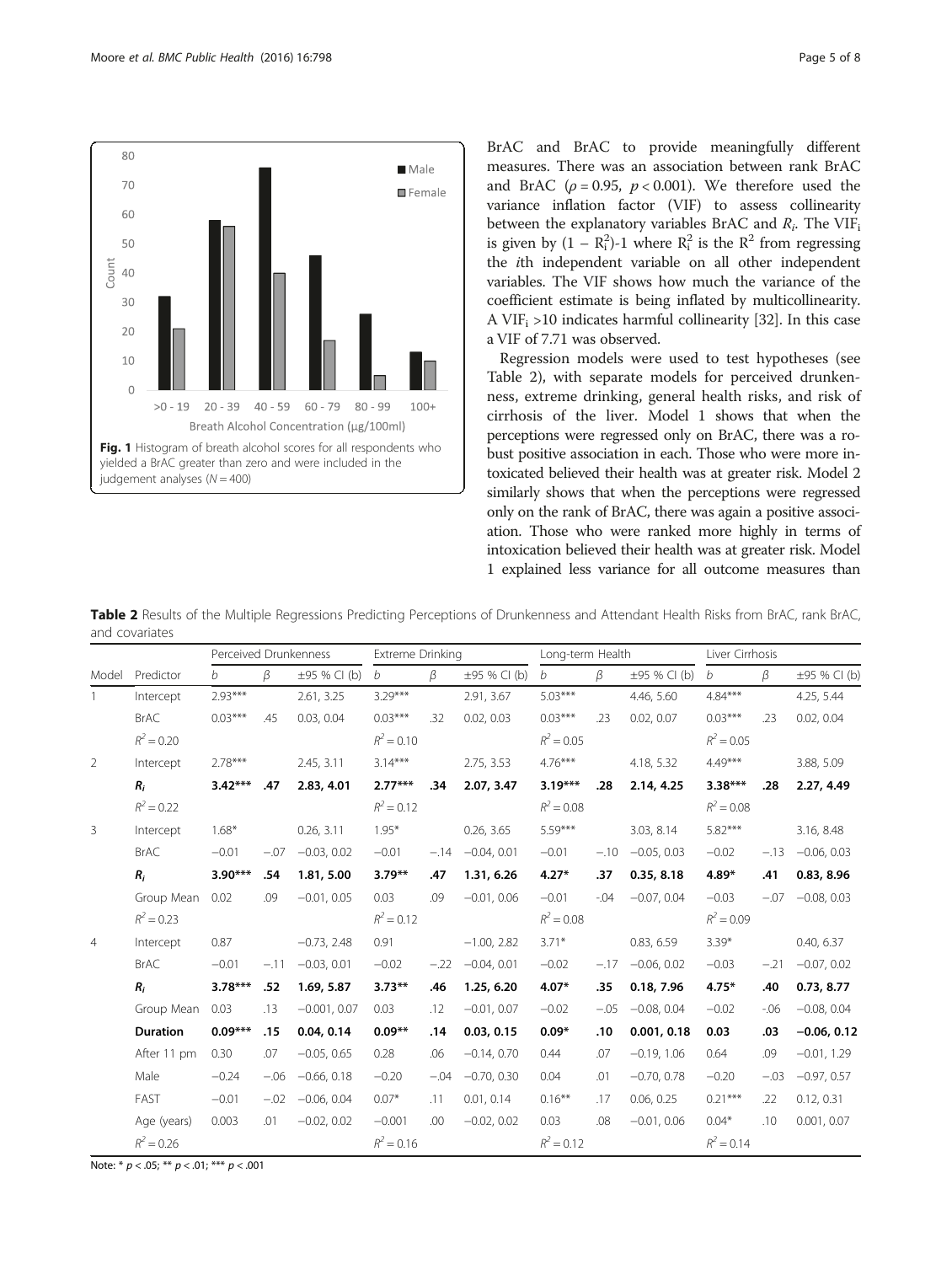Model 2. The key test of the hypothesis is presented in Model 3, where the perceptions are jointly regressed on both BrAC and rank BrAC (controlling for the distance between the person's BrAC and the mean of the reference group). The results are consistent across outcomes measures: only rank retains a significant positive relationship with outcomes. Taken together this suggests that when intoxicated and in a drinking environment, people's judgements of their drunkenness (and the attendant health consequences) are only influenced by the rank of their BrAC, such that a lower relative rank corresponds with an underappreciation of their level of intoxication. Any apparent zero-order relationship between BrAC and the judgements is apparently due to BrAC acting as a proxy for rank BrAC, as controlling for the latter removes the relationship. Model 4 presents a sensitivity analysis, repeating the tests in Model 3 whilst adjusting the exposure-outcome effect estimate for potential confounds (duration of drinking, time of assessment, gender, age, and FAST scores). The results remained the same whilst controlling for these variables.

To test whether people were more influenced by those who ranked above or below them, the regressions in Model 2 were re-run but with the rank amongst the eight location by gender categories formed through a version of Eq. [1](#page-3-0) with additional parameters:

$$
SR_i = 0.5 + \frac{(i-1)-\eta(n-i)}{2[(i-1)+\eta(n-i)]}
$$
\n(2)

through Eq. 2 it is possible to find the value of  $\eta$  that explains any variance in the outcome variables (perceived risk and intoxication) best;  $\eta > 1$  indicates an upward bias and that drinkers are more influenced by more intoxicated drinkers whereas  $\eta$  < 1 indicates a downward bias and that respondents are more influenced by more sober drinkers [[33\]](#page-7-0). To determine the value of  $\eta$  an iterative process was used in which values of  $\eta$  from 0.01 to 5 in 0.01 steps were regressed onto outcomes. The value of  $\eta$  yielding the greatest  $\mathbb{R}^2$  value was then selected for each outcome. For all judgements respondents were more influenced by those who were more sober: perceived drunkenness  $\eta$  = 0.70, extreme drinking  $\eta = 0.14$ , long-term health  $\eta = 0.17$  and liver cirrhosis  $\eta$  = 0.21. In other words introducing sober people into a drinking environment would be predicted to have greater impact on judgements, making people feel more at risk and more intoxicated, compared to the effect on decreasing feelings of riskiness one might expect if very intoxicated people were introduced into the environment. It appears that drinkers are more self-aware of their own level of intoxication when in the presence of those who are sober.

#### **Discussion**

The study sheds new light on how people judge their drunkenness and the health consequences of their drinking whilst actually intoxicated in real world drinking environments. In such situations the relationship between actual intoxication and drinking perceptions was accounted for by how the person's consumptions ranked amongst others. Thus, using the same cognitive processes as used in other psychophysical judgements, perceptions of one's intoxication appear to arise from comparison to others. People are also more influenced by those who are more sober than them, relative to those who are more intoxicated.

The research builds on previous social norms work by indicating that people's judgements of their alcohol use depend on their perception of how intoxicated other people are. The study expands on knowledge by: (a) extending the social norms perspective to judgements made whilst intoxicated in drinking environments; (b) showing that in such settings people are influenced by the actual rather than imagined behaviour of others; (c) showing that in this context people are more influenced by those who drink less (whilst in social norms research using sober subjects, people tend to underestimate their relative drinking, suggesting a greater focus on those who drink more); and (c) consistent with one other paper [[9](#page-7-0)], suggesting that when comparing to others, people are influenced by the rank position relative to others.

The finding that people are specifically sensitive to rank position suggests that a basic evolutionary mechanism may be implicated. Animals, ranging from crayfish to monkeys, are generally very sensitive to rank position within a hierarchy [\[34\]](#page-7-0), and in the clinical literature there is increasing realisation that mental disorders may partially arise from a mis-regulation of mechanisms that were adaptive in the evolutionary past [\[35\]](#page-7-0). Specifically, whilst high sensitivity to rank position (including hypervigilance, lower appetite, reduced sexual behaviour, and general withdrawal amongst those of low rank) would have conferred a survival advantage in the evolutionary past, such hard wired tendencies may influence people in negative ways in modern society [\[36](#page-7-0)–[39\]](#page-7-0). On the basis of the results described here, we suggest that an inbuilt sensitivity to rank position amongst others can maladaptively lead people to assume they are less drunk and at risk than they actually are if they rank low amongst other drinkers. Such rank sensitivity may also explain why drinking increases in a society; if everyone drank another 10 units per week, no one would believe themselves to be at more at risk of alcohol related disorder as their rank positions would remain the same. Future research could usefully examine whether this rank sensitivity can be harnessed through intervention; asking whether, for example, telling people how they rank amongst a broader reference population (e.g., "you are in the top 5 % of drinkers") would decrease drinking more than the dominant social norms intervention approach of telling people how much more they drink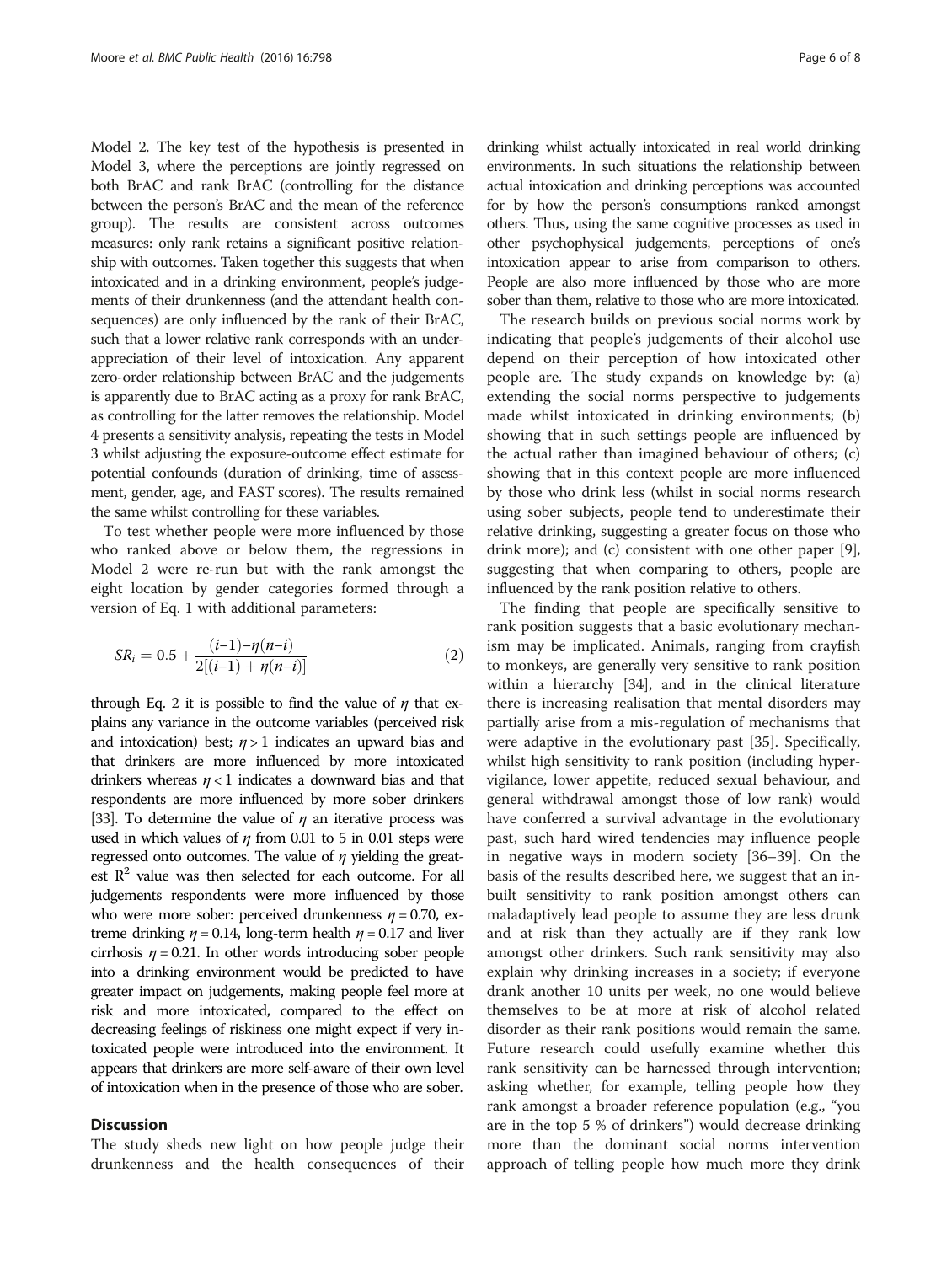than the average or typical person. Consistently, the "nudge" [[40](#page-7-0)] approach of behavioural economics suggests that greater behavioural change occurs when information is presented in line with people's natural ways of processing information. Given that people are influenced by more sober others, a further "nudge" maybe achievable by increasing the mix of consumers in drinking environments, incentivising the presence of more sober people, for example through soft drink pricing, or by attracting a more diverse population of entertainment seekers, or by introducing a range of 'capable guardians' such as street pastors, taxi marshalls and city ambassadors who, in addition to their formal roles, would also act as sober comparators with which at risk drinkers would compare themselves. More research is needed here since research on behavioural strategies to reducing misuse at the point of sale is very limited [\[25](#page-7-0)]. However, it is clear from the findings of the present study that alcohol harm reduction strategy should capitalise on knowledge that people in drinking environments make decisions to drink more on the basis of their observation of people around them.

All studies that study alcohol use in context face numerous difficulties, challenges and are therefore limited. This is usually offset by the considerable advantages of studying behaviour in situ. Never-the-less, this paper has several limitations. First, the operationalization of a social network here assumes those in the same environment who are consuming alcohol influence one another. This may not be consistent with the generic social network approach, in as far that many of those in this study probably have no social relationship. However, those surveyed will have been aware of other people's presence at least visually. Given the marked effect of alcohol on appearance, such as alcohol-related ataxia, visual cues will play an important role in the formation of judgements. This does warrant further investigation and studies might consider the ecology of influences from immediate social groups through to those in the same venue and environment. Furthermore, the measure for rank intoxication could potentially be subject to less measurement error than the more objective BrAC and this is a concern when measures are correlated [\[41](#page-7-0)], as is the case here. However, theoretically the expectation that rank outperforms absolute measures is robust [\[11](#page-7-0), [12, 15](#page-7-0), [16](#page-7-0)] and in areas where measurement area is less likely a factor (such as large scale comparisons between rank income and absolute income in predicting well-being [\[29](#page-7-0)]) rank performs similarly. We are therefore confident that the effects reported here are genuine. Nevertheless, the matter warrants further attention and research could partially address this through manipulating the context in which measures are taken such that the expectation is that rank would systematically vary.

#### Conclusion

While this paper is primarily interested in the manner in which context, or the reference set comprised of other drinkers, informs judgements of being at risk from alcohol consumption, there are obvious links with the traditional literature on perceptions of intoxication generally. For example, self-rated intoxication becomes less accurate as the level of intoxication increases [\[42](#page-7-0)]. Certainly the factors that govern drinkers' choices regarding further alcohol consumption are many and intertwine in complex ways; possibly only a few are amenable to intervention. The environment is one factor that is modifiable and it is encouraging to note that changes in licensed premises density correspond with changes in the prevalence of outcomes, such as violence and excessive alcohol consumption, that are related to both alcohol and poor decision making [\[43](#page-7-0)]. A high density of licensed premises would mean fewer alternative venues that do not sell alcohol and therefore a greater density of drinkers in those environments. A logical next step is therefore to consider the distribution of drinkers in environments varying by premises density as a potential feature that links alcohol use with excessive consumption and harm.

#### Abbreviations

BrAC, breath alcohol content; CI, confidence interval; FAST, fast alcohol screening test; ml, millilitre; Ri, relative rank score; VIF, variance inflation factor; μg, micrograms

#### Acknowledgements

We thank Ellie Byrne, Susan Moore and Iain Brennan for support, and Eugene Rourke, Emma Westlake and other surveyors who helped with data collection. We also thank Jon Heron for his statistical advice.

#### Funding

Funded by UK Medical Research Council (Grant G0701758 and MC\_UU\_12017), the Economic and Social Research council (RES-062-23-2462, ES/K002201/1 and ES/K00588X/1). The research was further supported by DECIPHer, a UKCRC Public Health Research Centre of Excellence, which receives funding from the British Heart Foundation, Cancer Research UK, Medical Research Council, the Welsh Government and the Wellcome Trust (WT087640MA), under the auspices of the UK Clinical Research Collaboration. Funders had no role in the design of the study, analysis or interpretation of the data.

#### Availability of data and materials

The datasets analysed for the current study are available from the corresponding author on reasonable request.

#### Author's contribution

All authors contributed to the preparation of the manuscript. SCM, AW and GDAB designed the study, SCM, SM, LM and JPS contributed to the original proposal from which the current research was developed. All authors read and approved the final manuscript.

#### Competing interests

The authors declare that they have no competing interests.

#### Consent for publication

Not applicable.